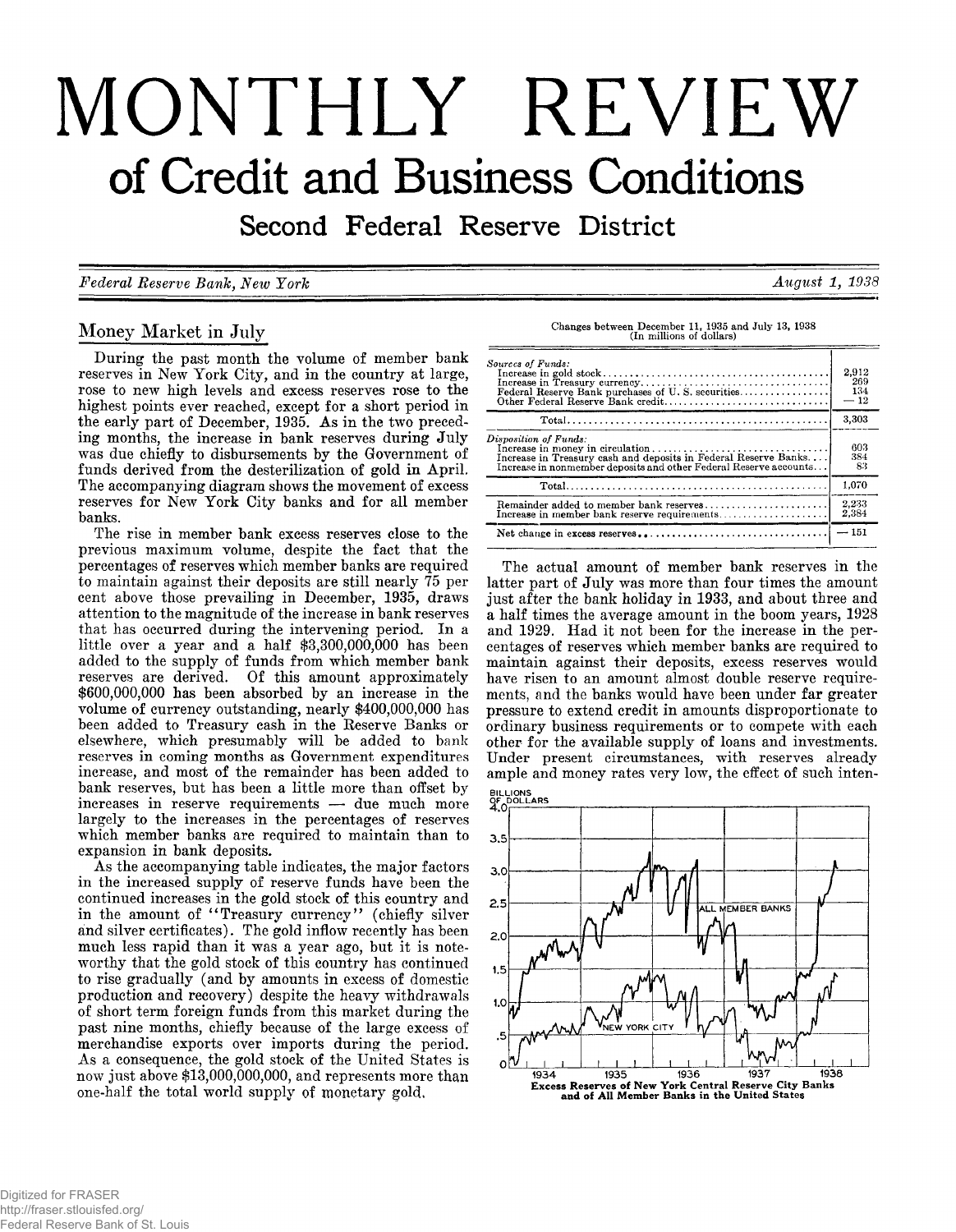**sified pressure on the banks could hardly help but make more difficult the maintenance of sound banking conditions.**

**The expansion in member bank reserves has now been halted temporarily, largely through developments in the financing operations of the Treasury and of the Reconstruction Finance Corporation, which have affected the balance between Treasury receipts and disbursements. After reaching a maximum of \$3,150,000,000 on July 13, excess reserves of all member banks were reduced \$110,000,000 in the following week, as a result of the sale on July 20 of \$200,000,000 of R.F.C. notes, the proceeds of which were paid into the Treasury balance with the Reserve Banks, and considerably exceeded Treasury payments for the redemption of \$50,000,000 of Treasury bills on the same date and the excess of other Government disbursements over current receipts during the week. Consequently, Treasury balances in the Reserve Banks, after declining steadily from over \$1,400,000,000 on May 4, to a little over \$600,000,000 on July 13, rose nearly \$100,000,000 during the week ended July 20.**

**The present Treasury program of arranging Treasury bill maturities so that \$100,000,000 of three month bills will be turned over each week, calls for the sale of \$100,000,000 of bills against maturities of only \$50,000,000 for each of the six weeks beginning July 27, and the net receipts from these sales will go toward meeting Government expenditures during that period, and thus will tend to prevent further drawing down of Treasury balances at the Reserve Banks and consequent further increases in bank reserves. The seasonal increase in currency circulation, which usually starts with the July month end, will also operate against further expansion of bank reserves. In the September income tax period, since there are no so-called tax date Treasury bills maturing at that time, the collection of taxes will transfer funds from the banks to the Treasury account in the Reserve Banks and thus will tend to cause a temporary reduction in bank reserves. Nevertheless, the July 20 reduction and any further reductions in excess reserves that may be in prospect during the next few months are of little consequence in view of the very large volume that will remain, and eventually the excess of Government expenditures over current receipts is expected again to reduce Treasury balances in the Reserve Banks, and to increase bank reserves to new high levels.**

| Money Rates in New York |  |
|-------------------------|--|
|-------------------------|--|

|                                                                       |                 | July 31, 1937 June 30, 1938 July 28, 1938 |                                               |
|-----------------------------------------------------------------------|-----------------|-------------------------------------------|-----------------------------------------------|
| $Stock$ Exchange call loans                                           |                 |                                           |                                               |
| Stock Exchange 90 day loans                                           | $*1\frac{1}{4}$ | $*1\frac{1}{3}\frac{1}{4}$                | $*1\frac{1}{3}\frac{1}{4}$<br>$*1\frac{1}{3}$ |
| Prime commercial paper—4 to 6 months                                  |                 |                                           |                                               |
| $\text{Bills}\rightarrow 90 \text{ day unindorsed} \dots \dots \dots$ | $\mathbf{r}$    |                                           |                                               |
| Customers' rates on commercial loans                                  |                 |                                           |                                               |
| (Average rate of leading banks at                                     | 1.67            | 1.63                                      | 1.63                                          |
| Average yield on Treasury notes (3-5)                                 |                 |                                           |                                               |
| $\textbf{years}$ )                                                    | 1.38            | 0.67                                      | 0.70                                          |
| Average vield on Treasury bonds (more)                                |                 |                                           |                                               |
| than 8 years to maturity or call date).                               | 2.54            | 2.36                                      | 2.33                                          |
| Average rate on latest Treasury bill sale                             |                 |                                           |                                               |
| $91 \text{ day}$ issue                                                | .               | 0.01                                      | 0.06                                          |
| 142 day issue                                                         | 0.37            | $\cdots$                                  |                                               |
| Federal Reserve Bank of New York re-                                  |                 |                                           |                                               |
|                                                                       | $1\frac{1}{2}$  |                                           |                                               |
| buving rate for 90 day indorsed bills                                 | ⅓               | ⅓                                         | ⅓                                             |
|                                                                       |                 |                                           |                                               |

**\* Nominal**

#### **MONEY RATES**

**The additions to the supply of high grade securities of short and intermediate maturities, involved in the sale of R.F.C. notes and the prospective increase in Treasury bills outstanding during the next six weeks, appear to have been one factor in a slight rise in the yields on such securities during July; the yields, however, remained extremely low. Average yields on longer term securities of the highest grade were practically unchanged during July.**

#### **MEMBER BANK CREDIT**

**The decline in the volume of member bank loans and investments which occurred in the latter part of June, following a temporary increase early in the month in connection with June Treasury financing, continued during the first half of July, and total loans and investments of reporting member banks in New York City and elsewhere reached new low points since 1935 or early 1936. The largest reduction was in commercial and industrial loans which have followed a generally downward course since last October. There was also some further liquidation of loans by security dealers, which, however, appears to have been partly offset by some slight increase in the borrowings of security brokers accompanying the strong rise in stock prices that began on June 20. Although the item of " loans to brokers and dealers in securities" declined somewhat in July, it did not recede quite to the low point preceding the June rise. Holdings of direct obligations of the Government also declined moderately, chiefly because of a net reduction in the amount of Treasury bills outstanding.**

**On July 20, however, there was an increase of \$150,000,000 in the total loans and investments of all reporting member banks, due to bank purchases of the R.F.C. notes mentioned above, and to purchases of State and municipal securities. The sale of \$300,000,000 of Treasury bills in excess of maturities during the six weeks beginning July 27 will tend to cause some further increase in the earning assets of the banks, and except in years of declining business, a seasonal increase in commercial and industrial borrowing ordinarily begins around the first of August.**

**Demand deposits of the reporting banks, after temporary decreases in the latter part of June and the first week of July, caused by income tax payments, monthend and Fourth of July currency withdrawals, and loan repayments, have again turned upward, and subsequently reached the highest levels in more than a year.**

#### **GOVERNMENT SECURITIES**

**The Treasury on July 11, on behalf of the Reconstruction Finance Corporation, offered through the Federal Reserve Banks a \$200,000,000 issue of 3 year % per cent notes of the Reconstruction Finance Corporation, fully guaranteed by the United States, The issue was heavily oversubscribed and \$211,450,000 of notes were allotted. Market quotations have fluctuated between a premium of % and % point over the issue price of par.**

**Treasury bill financing operations in the three weeks ended July 20 resulted in a further reduction of \$150,000,000 in the volume of outstanding bills to \$1,000,000,000, the smallest amount since December,**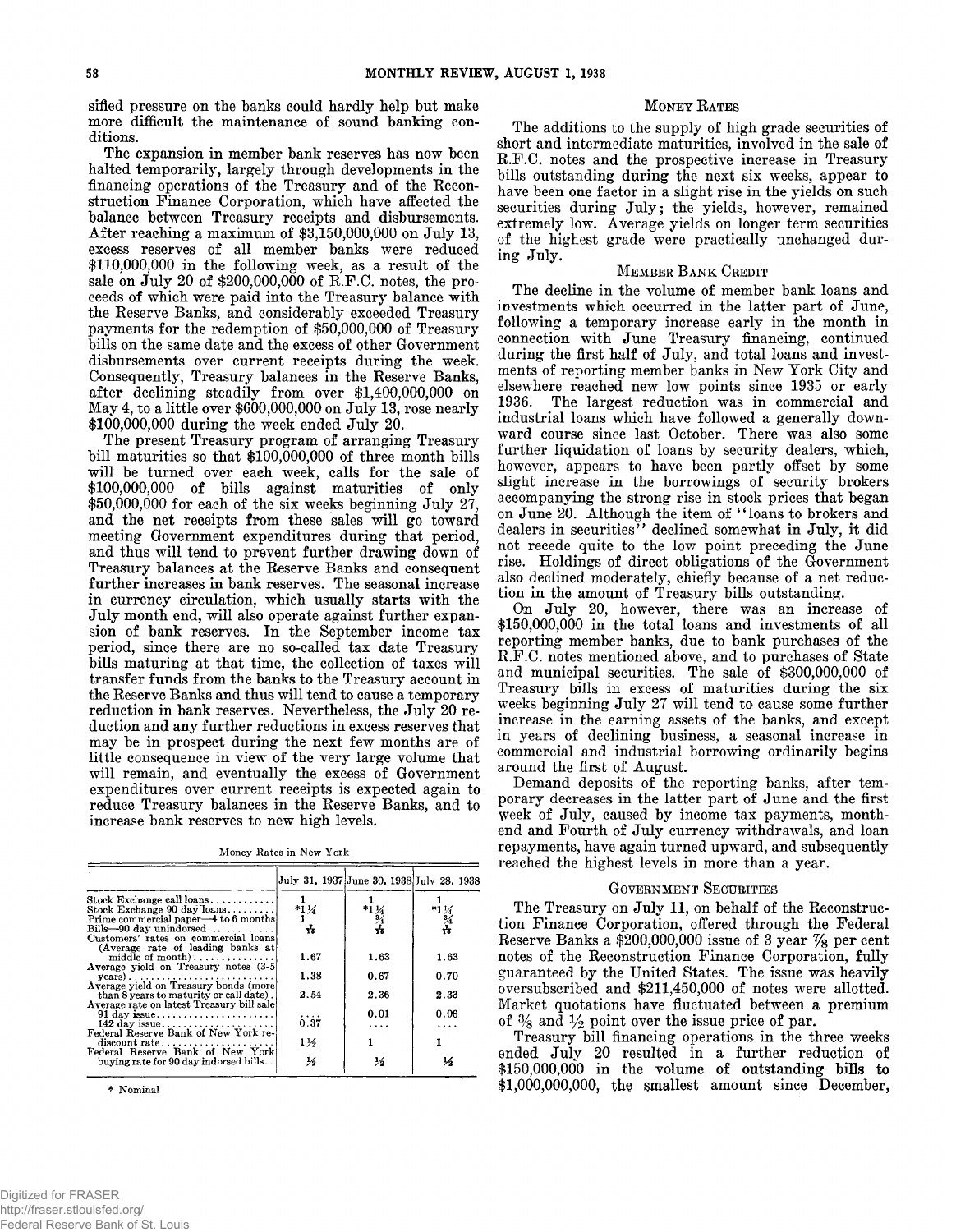**1933, but new issues between July 27 and August 31 will increase the volume to \$1,300,000,000 on the latter date. The rates at which Treasury bill financing was conducted tended successively higher during July, although continuing at very low levels. The \$100,000,000 issue of 91 day bills dated July 27 was awarded at an average rate of 0.059 per cent, as compared with the record low of 0.011 per cent on the similar issue of June 29.**

**Treasury note prices eased somewhat during the first two weeks of July, at a time when Treasury bond prices were showing moderate strength, indicated by a rise of nearly** *%* **point in the average price of all outstanding issues of more than 8 year term to call date or maturity and an advance in the** *2%* **per cent Treasury bonds issued** June 15 to  $102\frac{8}{32}$  on July 12. Continued pressure on **the Treasury note market subsequently, attributed in part to the direct financing in the market by the R.F.C., spread to Treasury bond prices, and by the 20th of the month all of the advance during the preceding part of the month had been lost. The decline in Treasury notes in this period was reflected in a rise in the average yield on maturities of 3 to 5 years to 0.73 per cent, as compared with 0.67 per cent at the end of June. After July 20, Treasury notes and bonds moved irregularly although both made slight gains on balance.**

### COMMERCIAL PAPER AND BILLS

**The open market rate for average grade prime 4 to 6** month commercial paper continued to prevail at  $\frac{3}{4}$  per **cent during July. Some less well known paper sold at slightly higher levels, while especially choice paper was sold at % per cent on the few occasions when such names came into the market. New drawings of paper remained far short of the amount for which bank investment inquiry was made. The volume of paper outstanding through commercial paper houses declined \$26,000,000 further during June to approximately \$225,000,000, and was \$60,000,000 less than a year ago.**

**The discount market for bankers acceptances remained quiet during July, due to the small quantity of bills which became available to dealers for resale. As indicated in the accompanying table, the further small decline in outstanding bills which occurred in June was ocasioned by decreases in acceptances arising out of foreign trade.**

**(Millions of dollars)**

| Type of acceptance                                                 |                       | June 30, 1937 May 31, 1938 June 30, 1938 |                |
|--------------------------------------------------------------------|-----------------------|------------------------------------------|----------------|
| $Export$<br>Dollar exchange                                        | 157<br>77<br>13<br>42 | 81<br>64<br>49                           | 79<br>63<br>49 |
| Based on goods stored in or shipped be-<br>tween foreign countries | 74                    | 64                                       | 63             |
| $Total \dots \dots \dots \dots \dots \dots \dots$                  | 364                   | 268                                      | 964            |

# **Central Bank Rate Changes**

**Effective July 1, 1938 the discount rate of the Bank of** Lithuania was lowered from  $5\frac{1}{2}$  per cent to 5 per cent, **and the rate of the Central Bank of the Republic of Turkey was lowered from 5% to 4 per cent. The last previous change at the Lithuanian bank took place on July 1, 1936 and at the Turkish bank on March 2, 1933.**

## **Industrial Loans**

**Following the severe decline in business that began early last autumn, there has been a considerable increase in the number of inquiries from business concerns regarding the possibility of obtaining loans from this bank. The amendment of the Federal Reserve Act of June 19, 1934, authorized Federal Reserve Banks " In exceptional circumstances, when it appears to the satisfaction of a Federal Reserve bank that an established industrial or commercial business located in its district is unable to obtain requisite financial assistance on a reasonable basis from the usual sources" to " make loans to \* # \* such business \* # \* on a reasonable and sound basis, for the purpose of providing it with working capital" , but it provided that " no obligation shall be acquired \* \*** *\** **with a maturity exceeding five years" . As in the period just following the enactment of this legislation, it has appeared in recent discussions with prospective borrowers that in a large percentage of the cases the needs were for permanent additions to proprietary capital or for other types of loans that are ineligible for this bank under the law, or that the condition of the business of the prospective borrower was such as to provide no sound basis for bank credit.**

**In such cases, the inquirers were not encouraged to undertake the work of preparing the information that would be required in connection with formal applications ; nevertheless, the number of applications filed during the past few months has increased to the highest point since the first half of 1936. The number of inquiries and the number of formal applications received since the legislation was enacted are shown by quarterly periods in the following table.**

| Quarterly period                                                                                                                                                                                                                    | Inquiries                                                           | Applications                                                  |
|-------------------------------------------------------------------------------------------------------------------------------------------------------------------------------------------------------------------------------------|---------------------------------------------------------------------|---------------------------------------------------------------|
| 1934<br>$October to December \dots \dots \dots \dots \dots \dots \dots \dots \dots$<br>1935<br>January to March<br>July to September<br>October to December<br>1936<br>January to March<br>July to September<br>October to December | 1.754<br>658<br>362<br>291<br>372<br>234<br>215<br>118<br>74<br>-47 | 277<br>258<br>161<br>114<br>124<br>87<br>72<br>55<br>28<br>28 |
| 1937<br>October to December<br>1938<br>April to June                                                                                                                                                                                | 35<br>29<br>21<br>34<br>299<br>207                                  | 20<br>14<br>8<br>10<br>42<br>50                               |
| $Total$                                                                                                                                                                                                                             | 4,750                                                               | 1.348                                                         |

**When applications for such loans are received, they are carefully analyzed by a staff assigned for that purpose, and the facts are presented to the Industrial Advisory Committee (consisting of five business men of varied interests who serve without compensation), which then recommends to the bank approval or disapproval of the applications. The final decision rests with the Board of Directors of the Federal Reserve Bank which, although it may in individual cases differ with the recommendation of the Advisory Committee, has to date approved at least**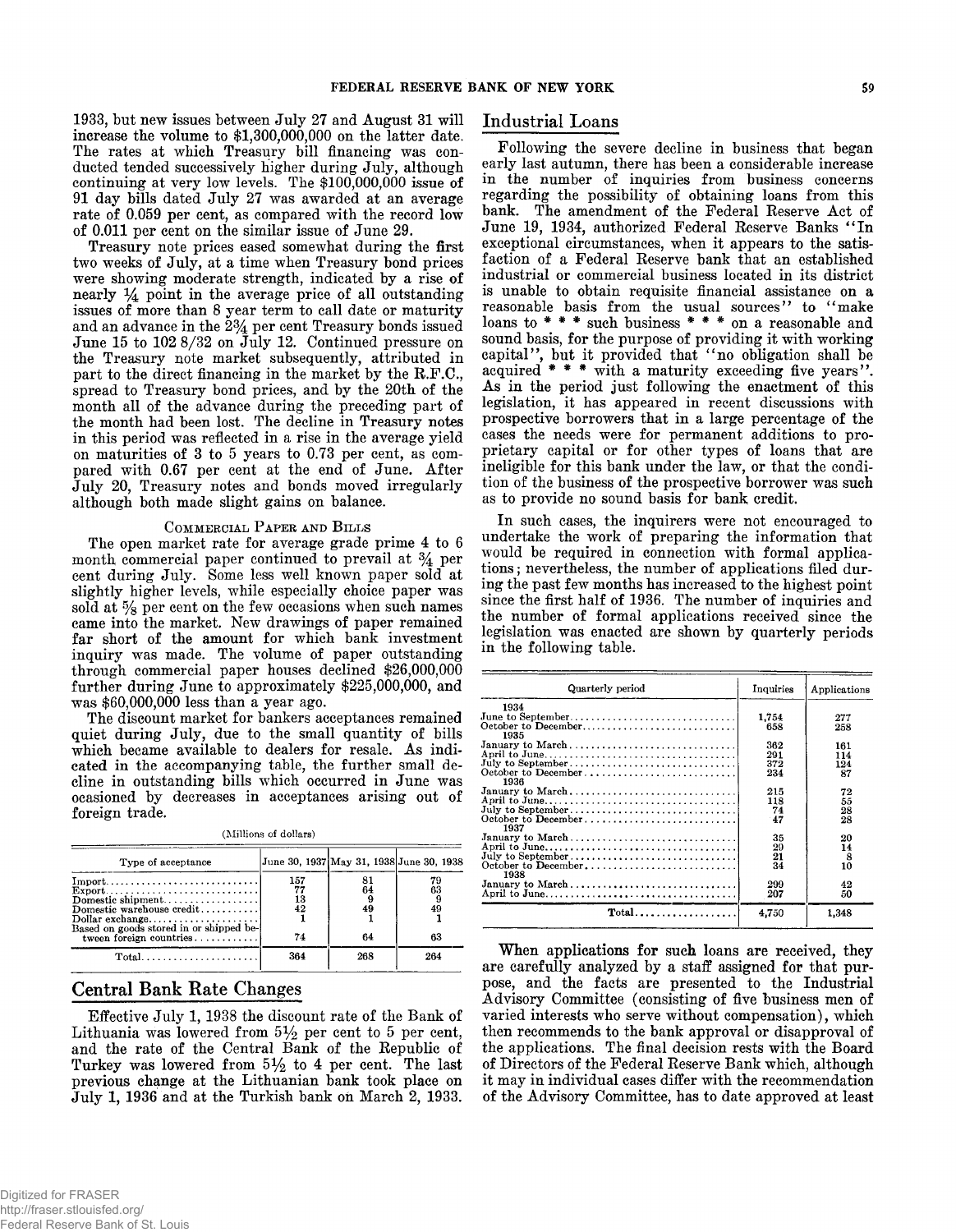**as many loans as were recommended favorably by the Committee. The disposition of the applications received by this bank to date may be summarized as follows:**

| Total applications approved $\ldots, \ldots, \ldots, \ldots, \ldots, \ldots$ |                 |
|------------------------------------------------------------------------------|-----------------|
|                                                                              | 504             |
|                                                                              | 768<br>66<br>10 |
|                                                                              | 1,348           |

**The total amount of advances and commitments made by this bank on approved applications during the four year period is approximately \$24,500,000. The loans ranged in size from a \$300 loan to the proprietor of a delicatessen store to a \$4,200,000 loan to an automobile company.**

**In many cases it has been found that the loans made, either directly or in conjunction with commercial banks, have served a useful purpose in enabling the borrowers to maintain or increase employment and to rehabilitate their businesses. But although great care was exercised in the original review of the applications, and constant supervision has been maintained, it has been necessary to place a number of the loans on the \*\* trouble' ' list of this bank, and in a few cases the borrowing concerns have failed despite the receipt of loans.**

**In general, the experience of this bank with this type of loan indicates that the income received, even at rates as high as 6 per cent, is not adequate to cover expenses and losses.**

## **Security Markets**

**Following the sharp upswing in the latter part of June, there was little further advance in stock prices during the first half of July. However, on all except one day of the period, average prices of industrial stocks remained above the June high, and railroad and public utility shares continued above throughout the period. Around the middle of the month, the rise of stock prices was resumed although at a much less rapid rate than in the latter part of June. Industrial stocks rose 8 per cent between July 14 and July 25, railroad stocks rose 12 per cent, and public utilities 5 per cent. Near the end of the month stock prices underwent a sharp decline, from which there was a partial recovery at the month end.**

**Largely as a result of the June and July advances, the general average of stock prices near the end of July was about 51 per cent higher than at the low point reached at the end of March, and was at the highest point since October, 1937. The advances from the March lows in the classes of stock shown in the accompanying diagram amounted to 58 per cent for railroad shares, 51 per cent for industrials, and 43 per cent for public utilities.**

**The more active markets which developed in the latter part of June continued to be the rule in July. The volume of trading on four days exceeded 2,500,000 shares, and for the month as a whole averaged 1,800,000 shares per day, as compared with 1,000,000 shares in June, and 600,000 in May.**



**Further advances in medium and lower grade corporation bonds occurred in the first half of July when stock prices were showing little net change, and quotations for these bonds continued to rise until the last few days of the month. For the month as a whole, the average price of bonds rated Baa by Moody's Investors Service rose 5 points to a level 16 points above the year's low reached on March 31; 12 points of this rise have occurred since June 18. Measured from the year's lows, railroad bonds of this grade, which had previously suffered the heaviest declines, have shown recoveries of about 18 points, public utility issues 16 points, and industrials 8 points.**

**Among the best grade corporation bonds— those rated Aaa— railroad and industrial issues continued during July the advance of the second half of June, while public utility bonds continued to hold steady. Toward the end of July, Aaa industrial bonds were close to the January, 1938 highs and public utility bonds were about 1 point above their February, 1938 highs, while railroad bonds averaged some 4% points lower than in January, 1938. As compared with the January, 1937 peak of high grade bond prices, both industrial and public utility averages currently are about 1 point higher, but the railroad average is 9 points lower.**

## New Financing

**During July corporate security financing, according to preliminary data, amounted to about \$150,000,000, of which some \$105,000,000 represented the raising of funds for new capital purposes. The past month's total was less than the amount of corporate issues offered during June, but nevertheless continued well above the amount in earlier months of 1938, and was somewhat larger than the total for July, 1937. The high grade issues offered during July met with a ready market notwithstanding the very low interest rates on these obligations. Some financing was postponed from July until August, which together with issues already in registration with the Securities and Exchange Commission or about to go into registration, indicates that August will be an active month in the new issues market— probably more active than July.**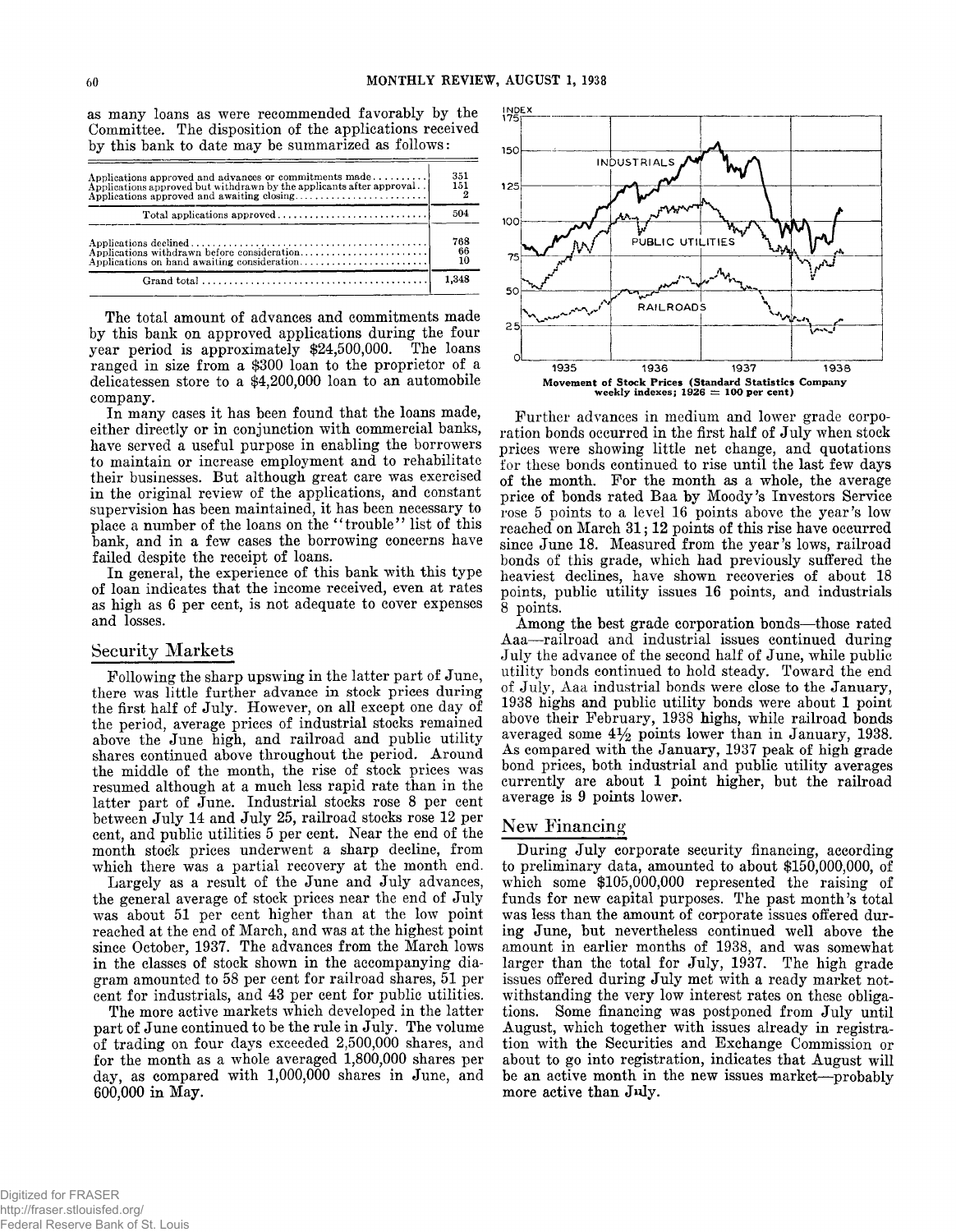**The largest flotation in July was the Standard Oil Company of New Jersey financing, consisting of \$50,000,000 of 2% per cent debentures of 1953, which** were offered at 99, and \$35,000,000 of  $1\frac{3}{4}$ -2<sup>1</sup>/<sub>2</sub> per cent **serial notes of 1943-47, \$4,000,000 of which was placed privately. The entire proceeds of these issues will be used for new capital expenditures. Southwestern Bell Telephone Company sold \$30,000,000 of 3 per cent first and refunding mortgage bonds of 1968, of which \$28,900,000 was offered publicly at 100 and the remainder taken by internal pension funds. Two other sizable corporate issues wrere offered during the month: \$10,000,000 Crown Cork and Seal Company 4% per cent debentures of 1948, priced at 99, and \$7,500,000 Industrial Rayon Corporation 4% per cent first mortgage sinking fund bonds of 1948, also offered at 99.**

**State and municipal bond issues during July declined to about \$35,000,000, as compared with about \$145,000,000 in June and \$85,000,000 in July, 1937. Included in the past month's total were \$8,100,000 of securities acquired by security dealers from the Reconstruction Finance Corporation and publicly reoffered during July, of which the largest portion was \$5,100,000 of New York City 4 per cent bonds of 1939-64.**

**Short term borrowing during July included \$100,- 000,000 of New York State 7 month 0.25 per cent notes which were allotted to ninety-five banks and bond houses in the State, and two \$10,000,000 issues of New York City special revenue bills which were sold to twenty-six banks. The monthly financing by the Federal Intermediate Credit Banks amounted to \$25,000,000, all for refunding.**

## **Foreign Exchanges**

**During July, continued strength in the dollar carried the pound to the lowest level, and the sterling price of gold in London to the highest quotation, since April, 1937. From \$4.98\*4 on June 15 and \$4.95% on June 30, the pound fell to \$4.91 9/16 on July 19, before recovering to \$4.92 11/16 on July 26. From this level it declined to \$4.91% at the month end. The sterling price of gold at fixing rose from 140s 9d on July 1 to 141s 6d on July 20, but the dollar equivalent declined from \$34.88 to \$34.7814 over the same period. Although the London gold price did not fall quite to the theoretical gold shipping point to the United States, two shipments aggregating \$2,263,000 were arranged near the end of the month. Quotations for the French franc and the guilder fluctuated in rough correspondence with the pound, while the belga and the Swiss franc declined against the dollar in approximately the proportions of the fall in the dollar equivalent of the London gold price.**

**Like the similar fall this year from \$5.01 in April to \$4.94 in May, the June-July decline in sterling was associated with political tension in Europe and an increase in gold hoarding. But in contrast with the earlier movement, the current appreciation of the dollar was stimulated by the improvement in the outlook for business in the United States, and by the subsidence of rumors of dollar devaluation and the substitution of equally unfounded rumors that the sterling-dollar rate would be provisionally stabilized at the pre-1931 \$4.8665 parity under the forthcoming Anglo-American trade**



**agreement. In neither period did any marked change occur in the flow of funds between the United States and abroad since additions to foreigners' holdings of dollars were continuously absorbed by dollar expenditures for foreign net imports of merchandise from this country.**

**The French franc had a minor decline in early July when the rate weakened from 177% francs per pound on July 7 to 178 11/16 on July 12, as the French Stabilization Fund, according to press reports, was subject to pressure. With the announcement in the middle of the month that a 75,000,000 guilder loan had been contracted for the French railways, however, the rate firmed to 178 5/16. Some easing of the tension in Europe, and some improvement in the French balance of payments also gave support to the franc, which closed the month about \*4 higher. Quotations on three month forward contracts eased from a discount equivalent to 3 per cent per annum on July 7, to the equivalent of 7 per cent per annum discount on July 12, but recovered to 6 per cent near the end of the month.**

**Canadian exchange, which had been under heavy** pressure since March, recovered sharply during July, **moving from a discount of 15/16 per cent at the first of the month to a discount of % per cent near the month end. The completion of mid-year debt service operations lifted pressure from the exchange, and support was given by the expenditures of American tourists in Canada.**

## Gold Movements

**Preliminary figures for imports of gold affecting the United States gold stock in July indicate that receipts at New York were limited to \$1,000,000 from British India and \$100,000 from Australia. On the West Coast, however, \$28,800,000 was received from Japan, \$2,500,000 from Australia, and \$1,200,000 from Hong Kong. There was also a gain to the gold stock through the release of \$2,200,000 from foreign earmarked holdings at the Federal Reserve Bank of New York and through receipts of newly mined and scrap gold. As a result of all these transactions the gold stock increased approximately \$60,000,000 during July.**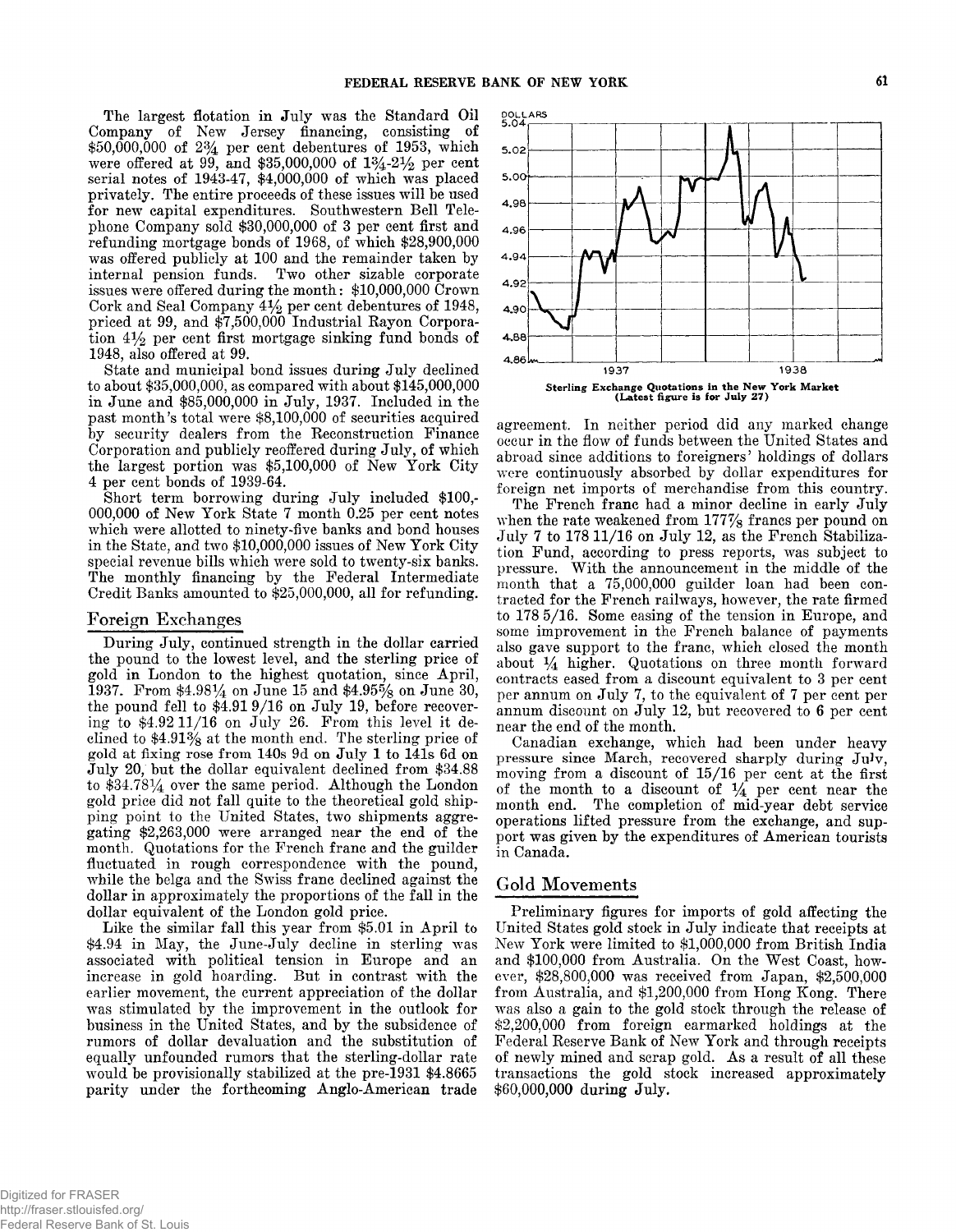## **Employment and Payrolls**

**Owing to a further reduction in factory employment, the Bureau of Labor Statistics estimates that the number of workers engaged in nonagricultural pursuits declined by approximately 100,000 in June. The reduction, however, was only about one-third as large as that which occurred in May. Changes from May to June in employment outside manufacturing were relatively small and largely seasonal in character.**

**The decline in factory employment amounted to 2 per cent and wage disbursements decreased 3 per cent; both declines were more than seasonal. The reductions in working forces continued to be more pronounced in the durable goods industries, particularly in the manufacture of steel, machinery, and automobiles. Among the nondurable goods industries, employment at food manufacturing plants and woolen mills increased somewhat more than is usual at this time of the year. Compared with a year ago factory employment was 25 per cent lower and wage disbursements were down 35 per cent.**

**New York State factory employment declined about 2 per cent from May to June and payrolls about 1 per cent. As in the two preceding months, these reductions were in excess of the average seasonal decrease. The most marked reductions in employment were in the clothing and millinery, and metals and machinery industries, while gains were reported in the food and tobacco, fur, leather and rubber, and textile industries. Compared with a year ago, the curtailment of working forces has amounted to 20 per cent and payrolls have been reduced 27 per cent.**

## **Production and Trade**

**The general level of business operations appears to have been maintained better than usual between June and July. Automobile production tapered off in the latter part of the month as some assembly lines were stopped to retool for 1939 models, but reports indicated that cotton textile mill activity continued near the June level instead of declining as in other years, and electric power production, bituminous coal mining, and railway freight traffic increased over June. Steel production, which ordinarily declines in July, displayed a rising tendency following Independence Day shutdowns. As indicated in the accompanying diagram, steel mill operations at the end of July were estimated at 37 per cent of capacity, the highest rate since last November. Although price reductions and adjustments of basing point differentials were reported to have retarded steel buying temporarily pending study of the new price structure, expansion in sales was indicated during the latter part of the month. Department store sales showed less decline from June to July than in most years.**

**There was no material change in the general level of production and trade between May and June. Seasonal declines occurred in steel production and automobile assemblies, and there were also reductions in copper output, zinc smelting, and shoe production. On the other hand, the usual seasonal decline in cotton textile mill operations did not occur; wool and silk mills were**



**somewhat more active; and bituminous coal mining, lead output, and plate glass production expanded.**

**Railway loadings of merchandise and miscellaneous freight were virtually unchanged between May and**

**(Adjusted for seasonal variations, for estimated long term trend, and where necessary for price changes)**

|                                                                                                                                                                                                                                                                                                                                                                   | 1937                                                                                   | 1938                                                                              |                                                                                      |                                                                                              |
|-------------------------------------------------------------------------------------------------------------------------------------------------------------------------------------------------------------------------------------------------------------------------------------------------------------------------------------------------------------------|----------------------------------------------------------------------------------------|-----------------------------------------------------------------------------------|--------------------------------------------------------------------------------------|----------------------------------------------------------------------------------------------|
|                                                                                                                                                                                                                                                                                                                                                                   | June                                                                                   | April                                                                             | Mav                                                                                  | June                                                                                         |
| <b>Industrial Production</b><br>$Copper \ldots \ldots \ldots \ldots \ldots \ldots \ldots \ldots \ldots$<br>Passenger cars<br>Motor trucks<br>Bituminous $\cosh r$<br>$Crude$ petroleum<br>Electric power<br>$Wool$ consumption<br>Meat packing<br>$\text{Tobacco products} \dots \dots \dots \dots \dots \dots \dots$<br>Cement. <i>.</i><br>Machine tool orders* | 94<br>117<br>96<br>108<br>87<br>96<br>97<br>116<br>114<br>115<br>76<br>82<br>55<br>171 | 39<br>63<br>38<br>48<br>68<br>91<br>83<br>70<br>48<br>104<br>79<br>88<br>53<br>78 | 36<br>58<br>35<br>46<br>61<br>83<br>84 p<br>70<br>58<br>104p<br>80<br>87<br>54<br>61 | 36<br>49 v<br>31<br>46<br>63 v<br>79 p<br>84 p<br>74<br>63 p<br>90 p<br>78<br>82<br>50<br>61 |
| Employment<br>Employment, manufacturing, $U. S. \ldots$ .<br>Employee hours, manufacturing, U.S                                                                                                                                                                                                                                                                   | 103<br>94                                                                              | 80<br>64                                                                          | 79<br>63                                                                             | 77 p<br>61 p                                                                                 |
| $\emph{Construction}$<br>Residential building contracts<br>Nonresidential building and engineering<br>$contracts \ldots \ldots \ldots \ldots \ldots \ldots \ldots$                                                                                                                                                                                                | 35<br>65                                                                               | 24<br>45                                                                          | 30<br>63                                                                             | 31<br>47                                                                                     |
| Primary Distribution<br>Car loadings, merchandise and misc<br>$Car$ loadings, other $\dots \dots \dots \dots \dots$<br>Exports                                                                                                                                                                                                                                    | 89r<br>93<br>87<br>109                                                                 | 68<br>63<br>92<br>61                                                              | 69<br>61<br>90<br>59                                                                 | 69<br>63<br>85 p<br>63 p                                                                     |
| Distribution to Consumer<br>Department store sales, U.S<br>Department store sales, 2nd District<br>Other chain store sales<br>Mail order house sales<br>New passenger car registrations                                                                                                                                                                           | 91r<br>87r<br>92<br>97<br>103<br>91                                                    | 81<br>78<br>99<br>91<br>91<br>47                                                  | 77r<br>75<br>101<br>86<br>90<br>43                                                   | 80p<br>79<br>$_{100p}$<br>88<br>86<br>39p                                                    |
| Money Payments<br>Bank debits, outside New York City<br>Bank debits, New York City<br>Velocity of demand deposits, outside                                                                                                                                                                                                                                        | 66<br>36<br>68                                                                         | 56<br>35<br>61                                                                    | 57<br>34<br>61                                                                       | 59 p<br>39 p<br>60                                                                           |
| General price level:<br>Cost of $\lim_{n \to \infty}$<br>Composite index of wages $\uparrow$                                                                                                                                                                                                                                                                      | 43<br>162<br>151<br>109                                                                | 40<br>152<br>149<br>110                                                           | 38<br>152<br>148<br>110                                                              | 42<br>152 p<br>149p<br>110p                                                                  |

**p Preliminary. r Revised. \* Not adjusted for price changes. \*\*1919-1925 average = 100. \$1913 average = 100; not adjusteid for trend. t!926 average = 100; not adjusted for trend.**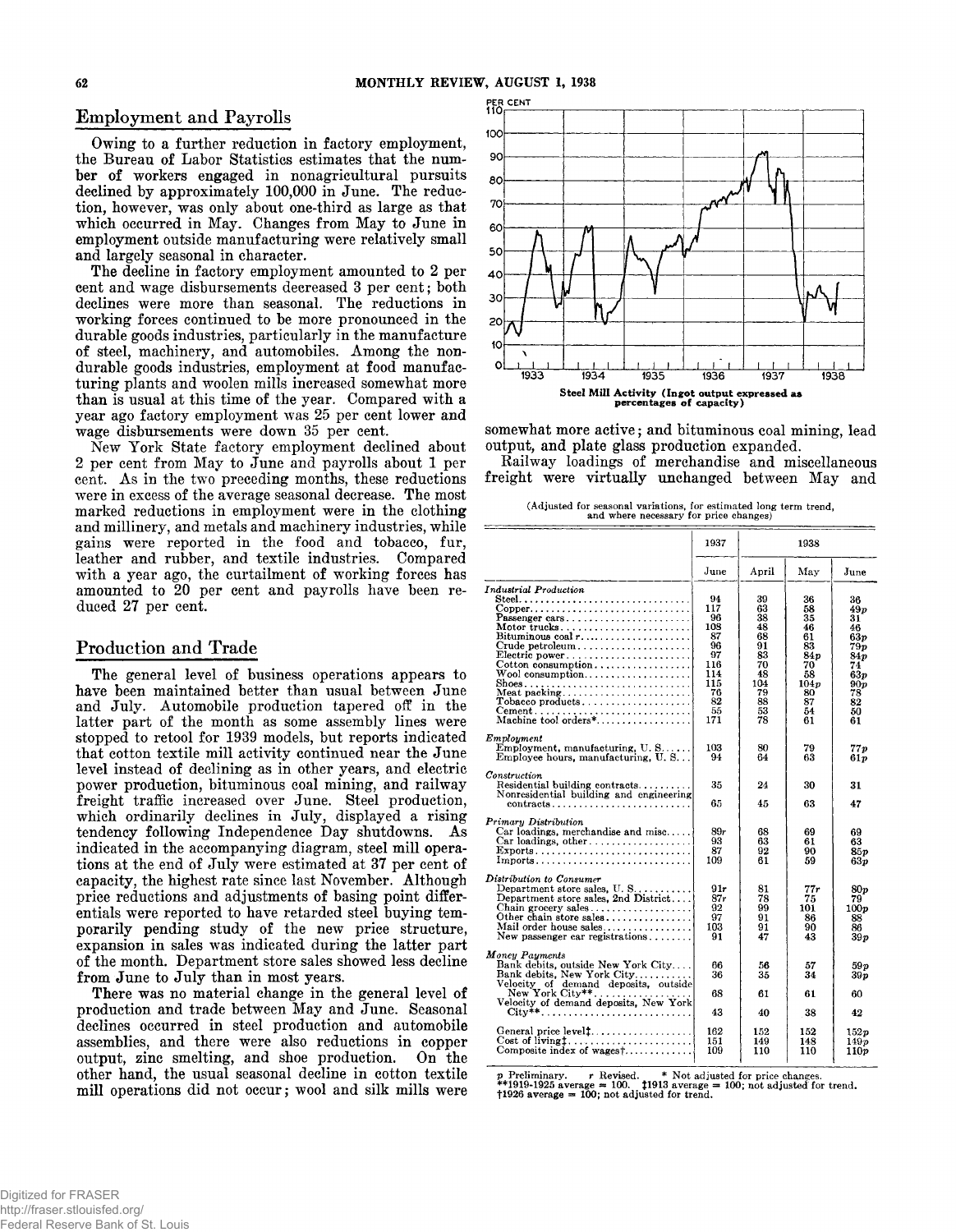**June, while movements of bulk freight increased. Sales of department stores and chain stores other than grocery gained from May to June after allowance for seasonal factors, but mail order house sales and registrations of new passenger cars were smaller than in May, and advertising lineage was reduced more than is usual.**

## **Building**

**The daily rate of construction contract awards in the New York and Northern New Jersey area declined 40 per cent from May to June. Residential contracts showed an increase of 17 per cent, but contracts for heavy engineering work, which had been especially large in May, were reduced by 72 per cent. Compared with June, 1937, total construction contracts were 26 per cent lower. Residential contracts were at approximately the same level as a year ago, but the other major classifications showed reductions.**

**Percentage Change in Average Daily Contracts**

|                                                                                                             |                                                                 | N.Y. and Northern N.J.                                     | 37 States                                    |                                                            |  |
|-------------------------------------------------------------------------------------------------------------|-----------------------------------------------------------------|------------------------------------------------------------|----------------------------------------------|------------------------------------------------------------|--|
|                                                                                                             | June, 1938<br>compared<br>with<br>June, 1937                    | Jan.-June<br>1938<br>compared<br>with<br>Jan.-June<br>1937 | June, 1938<br>compared<br>with<br>June, 1937 | Jan.-June<br>1938<br>compared<br>with<br>Jan.-June<br>1937 |  |
| Building<br>Residential<br>Commercial and industrial<br>Public purpose $*, \ldots, \ldots,$<br>All building | $\begin{array}{c} + \ 1 \\ - \ 56 \\ - \ 8 \\ - 16 \end{array}$ | $-27$<br>$\frac{-43}{+1}$                                  | — 8<br>$\frac{-52}{-19}$<br>$-24$            | $\frac{-23}{-47}$<br>+ 5<br>$-23$                          |  |
| Engineering<br>Public works<br>Public utilities<br>All engineering                                          | $\frac{-22}{-90}$<br>$-46$                                      | $+18$<br>$+92$<br>$+48$                                    | $\substack{+7 \\ -70 \\ -16}$                | $+20$<br>$-3$<br>$+13$                                     |  |
| All construction                                                                                            | $-26$                                                           | - 3                                                        | $-21$                                        | $-13$                                                      |  |

**\* Includes educational, hospital, public, religious and memorial, and social and recreational building.**

For the 37 States covered by the F. W. Dodge Corpora**tion report, the daily rate of contract awards in June was 15 per cent below the May average. Residential and nonresidential building contracts remained virtually unchanged but the total was affected by the large reduction in heavy engineering work in the New York District. The June contract total was 21 per cent below a year ago, as all of the major classifications with the exception of public works registered declines. However, privately financed residential work, which at present constitutes the greater part of all residential work, increased 8 per cent over June, 1937.**

**In the accompanying diagram a comparison is made between residential building and commercial and industrial building since 1929. Both types of building in the period from 1935 to 1937 showed substantial increases from the extremely low levels of the three preceding years; the rise in residential building during 1935 and 1936 was more pronounced than the increase in commercial and industrial building, but the recovery in the latter classification continued into the early summer of 1937. Subsequently both types of building declined sharply, but residential building, stimulated by the liberalization of Federal Housing Administration terms and other reductions in cost, has had a considerable recovery this year while commercial and industrial building has remained comparatively low.**



**Data for the first half of July indicate some further decline in the daily rate of total construction awards. Residential construction increased by a small amount, but there was a pronounced reduction in nonresidential building contracts, and heavy engineering awards also were lower. Residential building activity recently has proceeded at a slightly higher rate than a year ago.**

## **C om m odity Prices**

**With the exception of wheat and cotton, which were influenced by crop developments, prices of most actively traded commodities showed net advances for July. The extent of the recovery since early June is indicated in the accompanying diagram, which is based on Moody's Investors Service index of 15 raw products. At the beginning of June this index was about 43 per cent below the April, 1937 high point, indicating the cancellation of about two-thirds of the previous advance from the 1933 low. The general average of prices of actively traded commodities has shown a rather steady advance during the past two months, and at the end of July the index was about 14 per cent above the June 1**



Movement of Prices of Actively Traded Commodities (Moody's Investors Service index; December 31, 1931 = 100 per cent)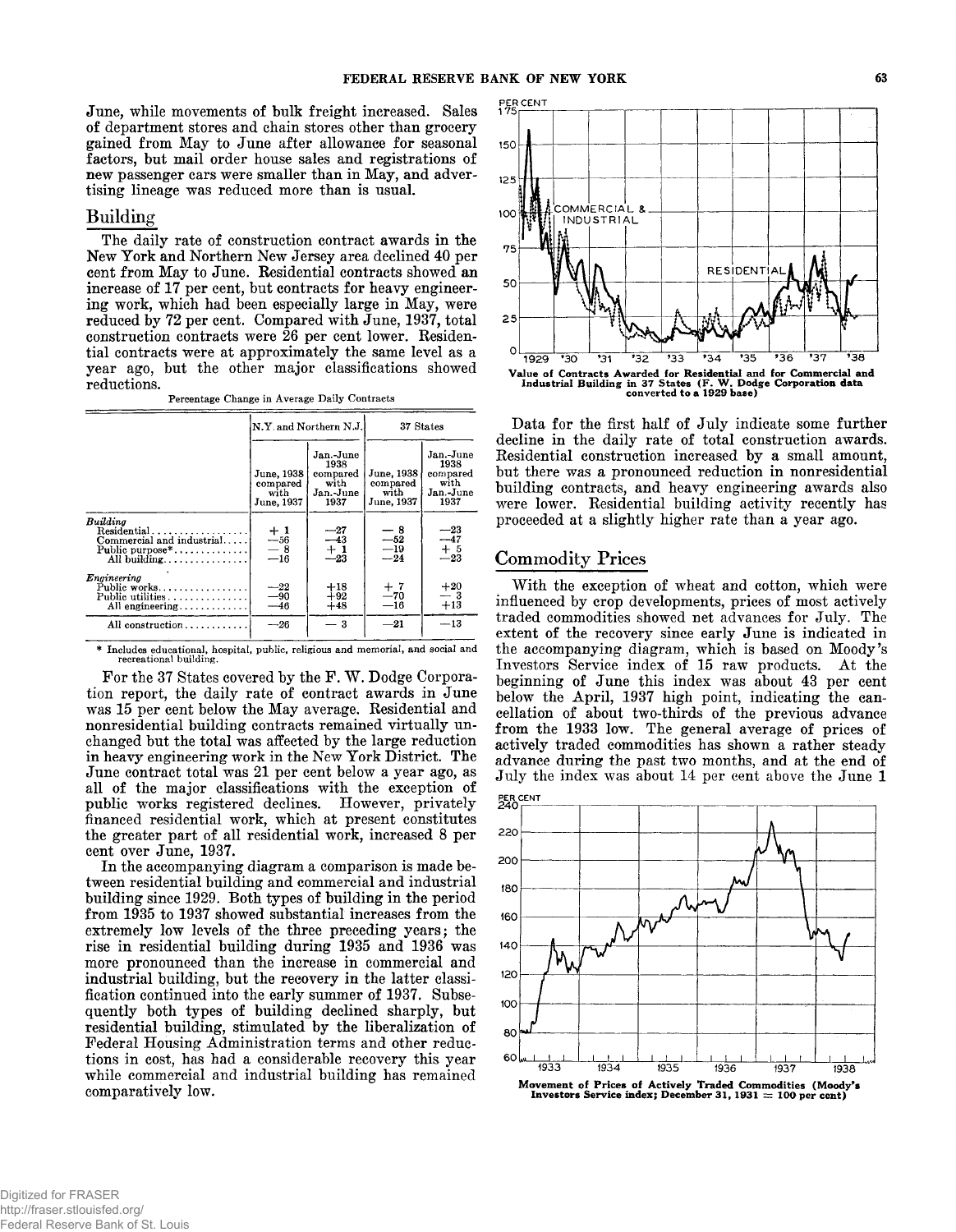**low. The current level, however, is about 35 per cent below the April, 1937 peak.**

**Among the individual commodities, the most pronounced advance during the past month occurred in prices of scrap steel. The quotation at Pittsburgh, which reached a low of \$10.75 a ton during May and early June, rose to \$15.25 and at Chicago the price increased to \$12.75 a ton, as compared with the recent low of \$10.25. Gains were shown also in prices of nonferrous metals during the past month. Spot copper, which had held at 9 cents a pound between the middle of May and the end of June, was raised in five successive steps to 10% cents a pound. The price of lead increased 15 points further during July to 4.90 cents a pound, zinc advanced an additional 25 points to 4.75 cents a pound, and a further advance of about % cent brought the price of tin to 43% cents a pound. Crude rubber rose 1 9/16 to 16 5/16 cents a pound, the highest level since October, 1937, and net gains also occurred in the prices of livestock, hides, sugar, wool, and corn.**

**Wheat prices moved irregularly during the early part of July, but subsequently turned downward, and rather sizable declines were shown for the month as a whole. The cash quotation for the Number 1 grade at Minneapolis declined 13% cents during July to 84% cents a bushel, 41% cents below the high reached last January, and the lowest quotation since May, 1934. The decline in the latter part of the month reflected favorable weather reports and lack of any substantial increase in foreign demand. On July 14 the Government wheat loan program was announced, with loan rates placed between 59 and 60 cents a bushel for wheat at the farm. On a basis of 52 per cent of the parity price, this rate represented the minimum authorized in the Agricultural Adjustment Act of 1938.**

**Spot cotton rose to 9.21 cents a pound on July 6, but later moved irregularly lower to close the month at 8.67 cents, down slightly from the end of June.**

## **Foreign Trade**

**Exports and imports of merchandise during June were smaller than in the preceding month, and were also below the totals for the corresponding month a year ago. Exports, valued at \$233,000,000, showed a 12 per cent decline from a year ago, while imports of \$146,000,000 were only about half their June, 1937 value. Calculations made by the Department of Commerce, allowing for price declines during the past year, indicate that the total quantity of American goods shipped abroad was substantially the same as in June, 1937, but that in the case of imports a large reduction occurred in aggregate quantity as well as in value.**

**For the first six months of 1938, exports totaled \$1,592,000,000 and imports \$961,000,000. The resulting excess of exports of \$631,000,000, which is in contrast with an excess of imports of \$147,000,000 in the first six months of 1937, was the largest export balance for the corresponding period of any year since 1921.**

**Exports of agricultural products as a group in the first six months of this year were 29 per cent larger in value than in the corresponding period in 1937, while imports of this classification were 47 per cent smaller.** **Exports of nonagricultural products declined slightly, while imports of this type of goods decreased in value by more than one-third. Among the agricultural commodities, exports of crude foodstuffs, chiefly grains, were nearly seven times the small value of a year ago, and imports of such products decreased almost 50 per cent. The important group of exports of finished manufactures, which are principally of nonagricultural origin, was somewhat larger than in the first half of 1937, owing notably to increases in shipments of aircraft, agricultural and industrial machinery, and gasoline. Imports of finished goods, on the other hand, were 25 per cent smaller in value than a year ago.**

## **Department Store Trade**

**A further increase during July in the seasonally adjusted index of department store sales in this district is indicated by figures for the four weeks ended July 23, which appear to have declined less than usual from the June rate. During this four week period, sales were about 7 per cent below the corresponding period of 1937.**

**In June total sales of the reporting department stores** in this district were about  $9\frac{1}{2}$  per cent lower than last **year, and apparel store sales were about 14 per cent less, both smaller declines than in May.**

**Stocks of merchandise on hand in the department stores declined more than seasonally during June, and,** at retail valuation, were 11.6 per cent lower at the end **of the month than at the end of June, 1937; apparel store stocks were 10.4 per cent lower. At this time last year stocks were being maintained at considerably higher levels than in the preceding year. Collections of accounts outstanding continued to be slower than a year ago, both in the department and apparel stores.**

|                                                                                                                                                                                                                                                                                     |                                                                                                                                          | Percentage change from<br>a year ago                                                                                              | Per cent of<br>accounts<br>outstanding<br>May 31<br>collected in<br>June                            |                                                                                                                |                                                                                           |
|-------------------------------------------------------------------------------------------------------------------------------------------------------------------------------------------------------------------------------------------------------------------------------------|------------------------------------------------------------------------------------------------------------------------------------------|-----------------------------------------------------------------------------------------------------------------------------------|-----------------------------------------------------------------------------------------------------|----------------------------------------------------------------------------------------------------------------|-------------------------------------------------------------------------------------------|
| Locality                                                                                                                                                                                                                                                                            | Net sales                                                                                                                                |                                                                                                                                   |                                                                                                     |                                                                                                                | Stock<br>on hand                                                                          |
|                                                                                                                                                                                                                                                                                     | June                                                                                                                                     | Jan.<br>to June                                                                                                                   | end of<br>month                                                                                     | 1937                                                                                                           | 1938                                                                                      |
| New York and Brooklyn<br>Buffalo<br>Syracuse<br>Northern New Jersey<br>$Bridgeport \ldots \ldots \ldots \ldots \ldots$<br>Northern New York State<br>Southern New York State<br>Central New York State<br>Hudson River Valley District<br>Westchester and Stamford<br>Niagara Falls | $-9.0$<br>$-15.1$<br>$-1.9$<br>$-12.4$<br>$-10.4$<br>$-13.6$<br>$-12.5$<br>$-14.6$<br>$-14.0$<br>$-14.0$<br>$-6.3$<br>$-16.3$<br>$-19.5$ | $-7.6$<br>$-11.1$<br>$-2.3$<br>$-6.8$<br>$-9.6$<br>$-8.2$<br>$-7.7$<br>$-6.1$<br>$-12.1$<br>$-8.2$<br>$-2.9$<br>$-9.7$<br>$-10.2$ | $-12.7$<br>$-6.2$<br>$-4.1$<br>$-3.5$<br>$-13.0$<br>$-12.5$<br>$-5.0$<br>.<br>.<br>.<br>.<br>.<br>. | 50.5<br>47.4<br>58.6<br>37.2<br>45.2<br>41.9<br>39.4<br>$\cdots$<br>$\cdots$<br>.<br>$\cdots$<br>.<br>$\cdots$ | 49.9<br>42.5<br>52.9<br>40.1<br>43.6<br>38.8<br>35.2<br>.<br>.<br>.<br>.<br>.<br>$\cdots$ |
| All department stores                                                                                                                                                                                                                                                               | $-9.4$                                                                                                                                   | $-7.8$                                                                                                                            | $-11.6$                                                                                             | 48.3                                                                                                           | 46.7                                                                                      |
| Apparel stores                                                                                                                                                                                                                                                                      | $-13.8$                                                                                                                                  | $-11.8$                                                                                                                           | $-10.4$                                                                                             | 45.2                                                                                                           | 42.1                                                                                      |

**Department Store Sales and Stocks, Second Federal Reserve District (1923-25 average = 100)**

|                             | 1937 | 1938  |     |                 |
|-----------------------------|------|-------|-----|-----------------|
|                             | June | April | May | June            |
| Sales, unadjusted           | 94   | 88    | 81  | $\frac{85}{89}$ |
| Sales, seasonally adjusted  | 97   | 89    | 84  |                 |
| Stocks. unadjusted          | 85   | 83    | 84  | $^{75}_{79}$    |
| Stocks, seasonally adjusted | 89   | 81    | 82  |                 |